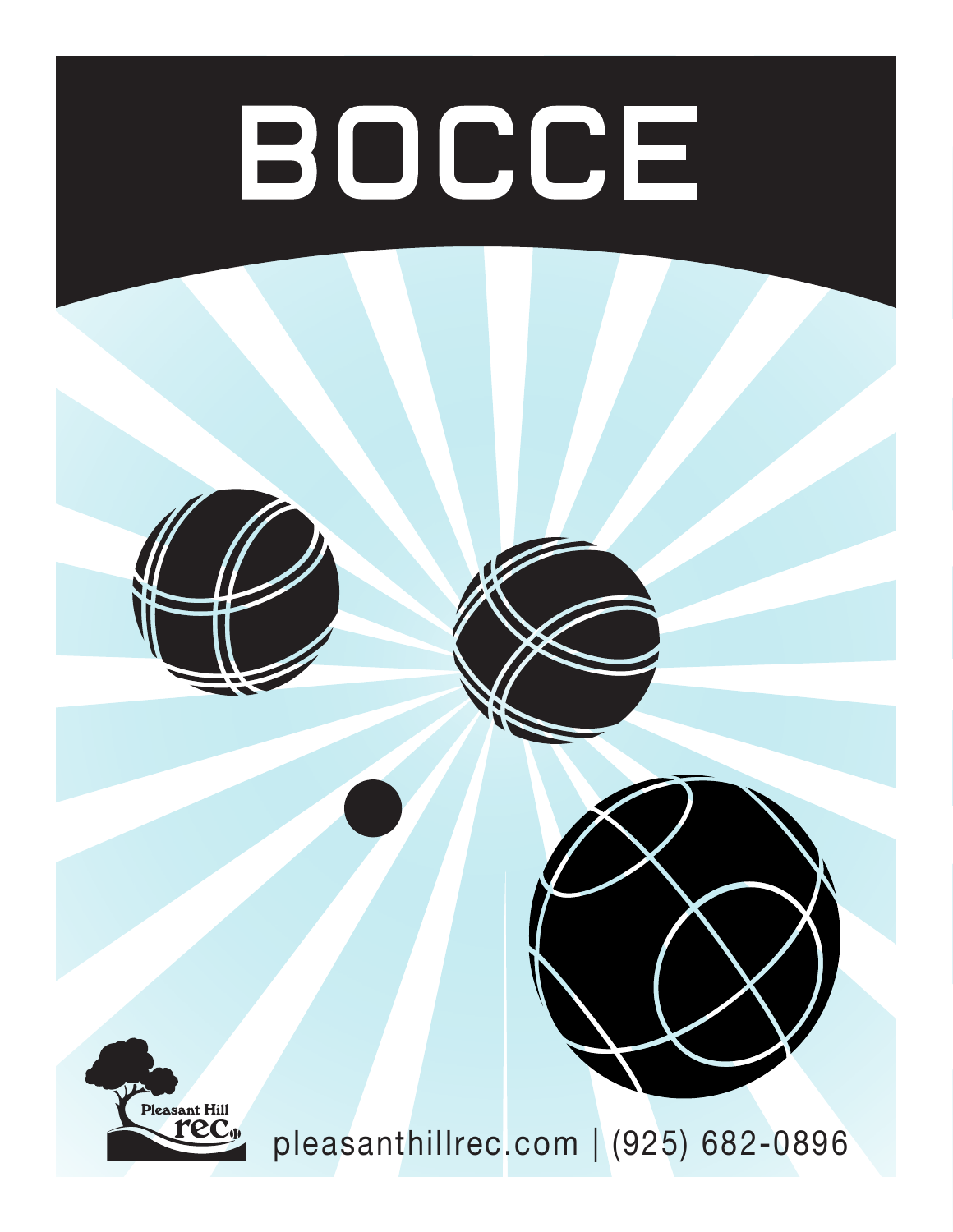

# **ADULT BOCCÉ LEAGUE - 2022 SUMMER SEASON**

The season consists of a ten (10) match schedule with play-offs for qualifying teams. The season will begin play on July 5.

- Rosters must have a **minimum of 6 player signatures to register a team.** Min 6/Max 16 players per roster.
- Choose from our **Friday ONLY** league or **Monday-Sunday (-Fri)** league.
- Monday-Sunday League teams are scheduled to play one night per week, varying different days each week.
- Priority placement for **returning teams through May 20 are on a first come, first received basis.** Be advised this is a popular program, there are more returning teams than available spots to offer.
- A **"returning team"** must have played summer or fall of **2021** or spring **2022**.
- **No Rosters additions or changes after 7/31.**

**MANDITORY TEAM REP MEETING:** Rules, regulations and league details are discussed**:**

Wednesday, June 1, 2022, 6:30 pm ZOOM call info TBD

**All 2022** Team Representatives are required to attend the Spring Meeting in order for the team to play.

**TEAM FEES:** Returning Team Final League Fees: Deadline: Deadline: Deadline: **\$280 + NR Fees May 20, 2022 May 27, 2022**

• NR = Non PH Resident. \$12 ea NR. Max charge p/team 6 NR's, \$72 per roster.

**TEAM REGISTRATION:** Submit completed team roster along with full team payment:

Mail/bring roster & payment:

Attn: Adult Softball League Pleasant Hill Recreation & Park District/Administration Office 147 Gregory Lane Pleasant Hill, CA 94523

Or, email/fax team roster to Sheila G then call her with credit/debit payment:

- Email: [sgeorge@pleasanthillrec.com](mailto:sgeorge@pleasanthillrec.com)
- Phone payment to Sheila George: (925) 771-7612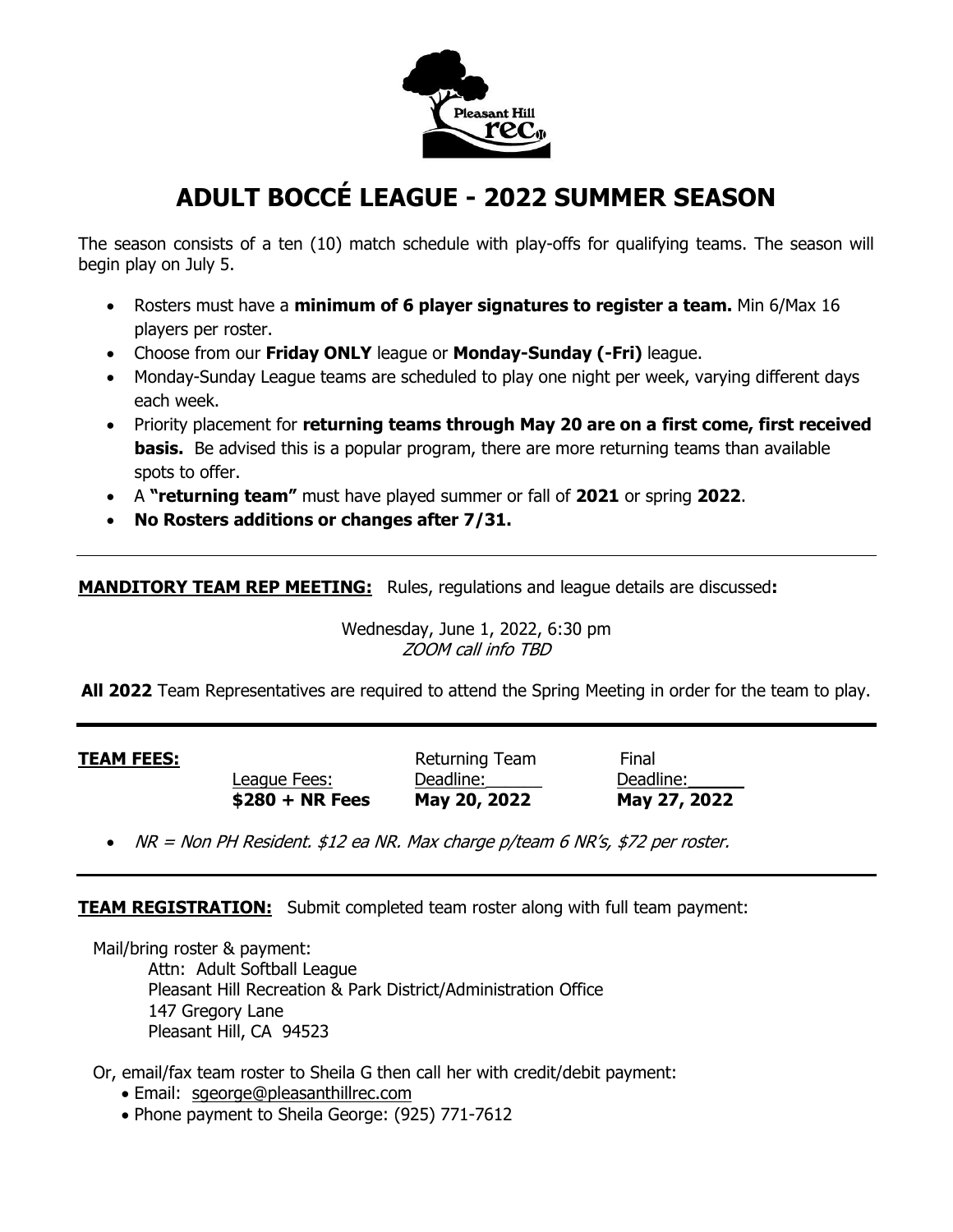# **PLEASANT HILL RECREATION & PARK DISTRICT 2022 SUMMER ADULT BOCCÉ LEAGUE**

**ROSTER, AGREEMENT, WAIVER & RELEASE FORM**

|                     | Select One: _______ Rodgers Smith Park (M-Su) |  | Pleasant Hill Park (M-Su)      |  |  |
|---------------------|-----------------------------------------------|--|--------------------------------|--|--|
|                     | <b>Nodgers Smith Park (FRI. Only)</b>         |  | Pleasant Hill Park (FRI. Only) |  |  |
|                     |                                               |  |                                |  |  |
| Primary Phone: 2008 |                                               |  |                                |  |  |
|                     |                                               |  |                                |  |  |
|                     |                                               |  |                                |  |  |
|                     |                                               |  |                                |  |  |
|                     |                                               |  |                                |  |  |
|                     |                                               |  |                                |  |  |

### NOTE: Any player information left blank, invalidates that person as a legitimate player on this roster.

In consideration for being permitted by the above district to participate in the above activity, I hereby waive, release, and discharge any and all claims for damages for personal injury, death, or property damage which I may have, or which may hereafter accrue to me, as a result of participation in said activity. This release is intended to discharge in advance the above district (its officers, employees, and agents) from any and all liability arising out of or connected in any way with my participation in said activity, even though that liability may arise out of negligence or carelessness on the part of the persons or entities mentioned above. It is understood that this activity involves an element of risk and danger of accidents and knowing those risks I hereby assume those risks. It is further agreed that this waiver, release and assumption of risk is to be binding on my heirs and assigns. I agree to indemnify and to hold the above persons or entities free and harmless from any loss, liability, damage, cost, or expense which they may incur as the result of my death or any injury or property damage that I may sustain while participating in said activity. I understand that no medical insurance is provided. I am eighteen years of age or older.

### **I HAVE CAREFULLY READ THIS AGREEMENT, WAIVER, AND RELEASE AND FULLY UNDERSTAND ITS CONTENTS. I AM AWARE THAT THIS IS A RELEASE OF LIABILITY AND A CONTRACT BETWEEN MYSELF AND THE ABOVE DISTRICT AND I SIGN IT OF MY FREE WILL. I FURTHER UNDERSTAND THAT PHOTOGRAPHS AND VIDEO MAY BE TAKEN OF ME DURING THE COURSE OF THE SAID ACTIVITY AND THAT THESE PHOTOGRAPHS AND VIDEO MAY BE USED FOR PLEASANT HILL RECREATION & PARK DISTRICT PUBLICITY PURPOSES. I HAVE READ AND UNDERSTAND THIS RELEASE**.

| Last Name, First (Print): |       | Signature:  |  |
|---------------------------|-------|-------------|--|
| Street:                   | City: | Zip:        |  |
| Phone:                    |       | Birth Date: |  |
|                           |       |             |  |

| Last Name, First (Print): |       | Signature:  |  |
|---------------------------|-------|-------------|--|
| Street:                   | City: | Zip:        |  |
| Phone:                    |       | Birth Date: |  |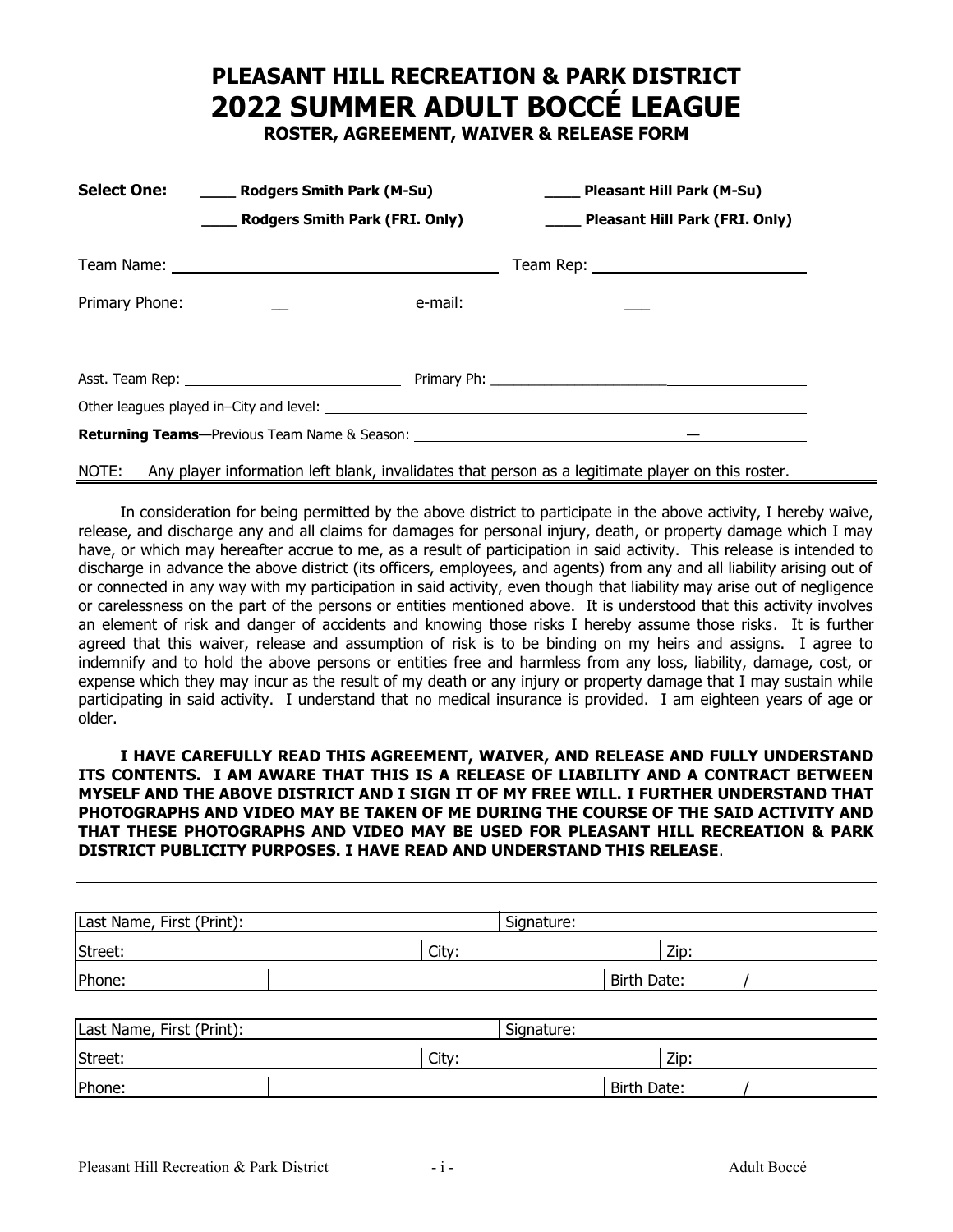# **STAFF COMMUNICATIONS RECORD**

□ Mail— □ email— Hand Delivered (Time: )

 Team Fees: \$ 280.00 #NR: NR Fees: \$ (12.00)

TOTAL TEAM FEES: \$

| <b>DATE</b> | <b>NOTES</b> |
|-------------|--------------|
|             |              |
|             |              |
|             |              |
|             |              |
|             |              |
|             |              |
|             |              |
|             |              |
|             |              |
|             |              |
|             |              |
|             |              |
|             |              |
|             |              |
|             |              |
|             |              |
|             |              |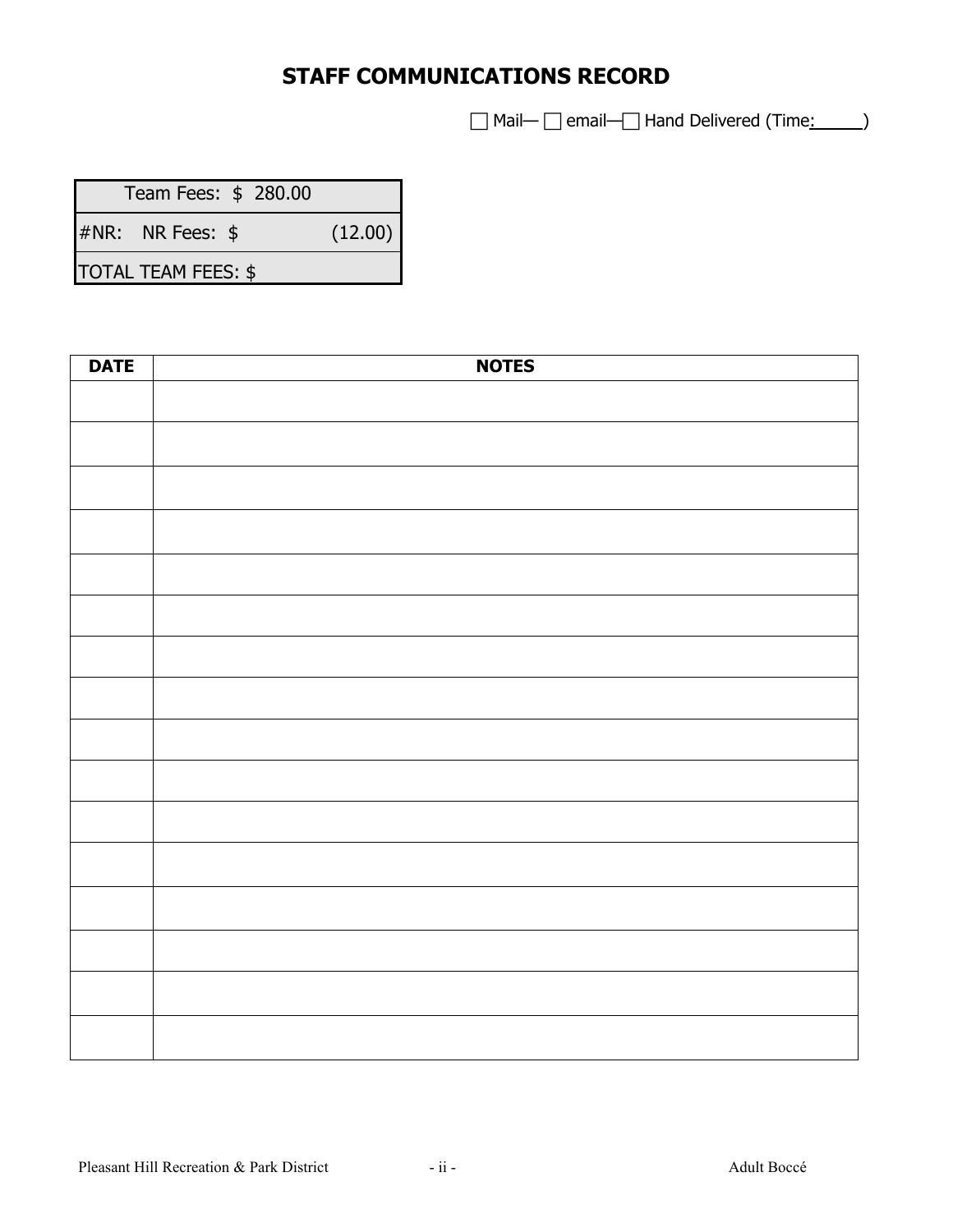### **PLEASANT HILL RECREATION & PARK DISTRICT 2022 SUMMER ADULT BOCCÉ LEAGUE ROSTER, AGREEMENT, WAIVER & RELEASE FORM**

Team Name:

In consideration for being permitted by the above district to participate in the above activity, I hereby waive, release, and discharge any and all claims for damages for personal injury, death, or property damage which I may have, or which may hereafter accrue to me, as a result of participation in said activity. This release is intended to discharge in advance the above district (its officers, employees, and agents) from any and all liability arising out of or connected in any way with my participation in said activity, even though that liability may arise out of negligence or carelessness on the part of the persons or entities mentioned above. It is understood that this activity involves an element of risk and danger of accidents and knowing those risks I hereby assume those risks. It is further agreed that this waiver, release and assumption of risk is to be binding on my heirs and assigns. I agree to indemnify and to hold the above persons or entities free and harmless from any loss, liability, damage, cost, or expense which they may incur as the result of my death or any injury or property damage that I may sustain while participating in said activity. I understand that no medical insurance is provided. I am eighteen years of age or older.

**I HAVE CAREFULLY READ THIS AGREEMENT, WAIVER, AND RELEASE AND FULLY UNDERSTAND ITS CONTENTS. I AM AWARE THAT THIS IS A RELEASE OF LIABILITY AND A CONTRACT BETWEEN MYSELF AND THE ABOVE DISTRICT AND I SIGN IT OF MY FREE WILL. I FURTHER UNDERSTAND THAT PHOTOGRAPHS AND VIDEO MAY BE TAKEN OF ME DURING THE COURSE OF THE SAID ACTIVITY AND THAT THESE PHOTOGRAPHS AND VIDEO MAY BE USED FOR PLEASANT HILL RECREATION & PARK DISTRICT PUBLICITY PURPOSES. I HAVE READ AND UNDERSTAND THIS RELEASE.**

| Last Name, First (Print): |       | Signature:  |  |
|---------------------------|-------|-------------|--|
| Street:                   | City: | Zip:        |  |
| Phone:                    |       | Birth Date: |  |
|                           |       |             |  |
| Last Name, First (Print): |       | Signature:  |  |
| Street:                   | City: | Zip:        |  |
| Phone:                    |       | Birth Date: |  |
|                           |       |             |  |
| Last Name, First (Print): |       | Signature:  |  |
| Street:                   | City: | Zip:        |  |
| Phone:                    |       | Birth Date: |  |
|                           |       |             |  |
| Last Name, First (Print): |       | Signature:  |  |
| Street:                   | City: | Zip:        |  |
| Phone:                    |       | Birth Date: |  |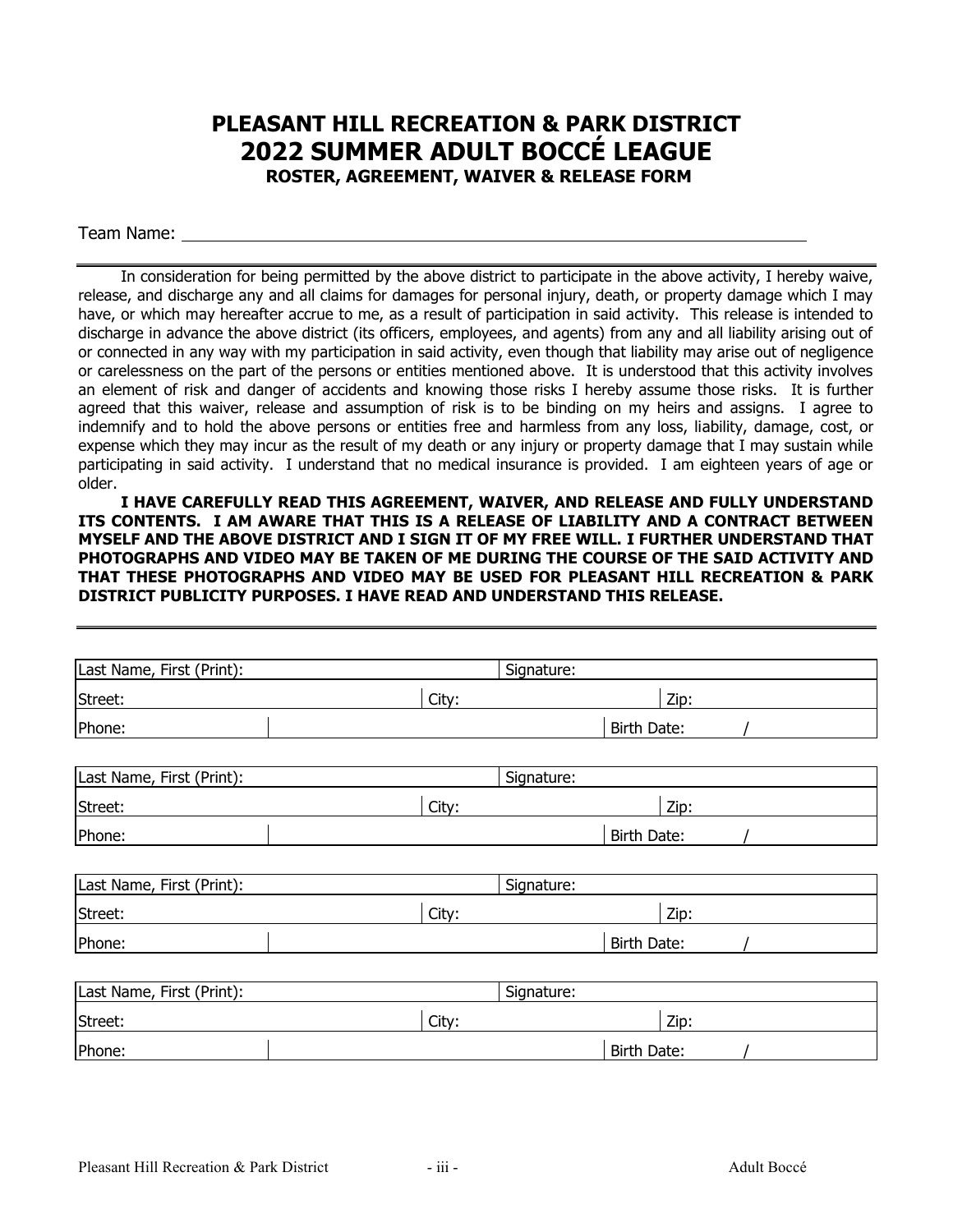## **PLEASANT HILL RECREATION & PARK DISTRICT 2022 SUMMER ADULT BOCCÉ LEAGUE ROSTER, AGREEMENT, WAIVER & RELEASE FORM**

Team Name:

In consideration for being permitted by the above district to participate in the above activity, I hereby waive, release, and discharge any and all claims for damages for personal injury, death, or property damage which I may have, or which may hereafter accrue to me, as a result of participation in said activity. This release is intended to discharge in advance the above district (its officers, employees, and agents) from any and all liability arising out of or connected in any way with my participation in said activity, even though that liability may arise out of negligence or carelessness on the part of the persons or entities mentioned above. It is understood that this activity involves an element of risk and danger of accidents and knowing those risks I hereby assume those risks. It is further agreed that this waiver, release and assumption of risk is to be binding on my heirs and assigns. I agree to indemnify and to hold the above persons or entities free and harmless from any loss, liability, damage, cost, or expense which they may incur as the result of my death or any injury or property damage that I may sustain while participating in said activity. I understand that no medical insurance is provided. I am eighteen years of age or older.

**I HAVE CAREFULLY READ THIS AGREEMENT, WAIVER, AND RELEASE AND FULLY UNDERSTAND ITS CONTENTS. I AM AWARE THAT THIS IS A RELEASE OF LIABILITY AND A CONTRACT BETWEEN MYSELF AND THE ABOVE DISTRICT AND I SIGN IT OF MY FREE WILL. I FURTHER UNDERSTAND THAT PHOTOGRAPHS AND VIDEO MAY BE TAKEN OF ME DURING THE COURSE OF THE SAID ACTIVITY AND THAT THESE PHOTOGRAPHS AND VIDEO MAY BE USED FOR PLEASANT HILL RECREATION & PARK DISTRICT PUBLICITY PURPOSES. I HAVE READ AND UNDERSTAND THIS RELEASE.**

| Last Name, First (Print): |       | Signature:  |  |
|---------------------------|-------|-------------|--|
| Street:                   | City: | Zip:        |  |
| Phone:                    |       | Birth Date: |  |
| Last Name, First (Print): |       | Signature:  |  |
| Street:                   | City: | Zip:        |  |
| Phone:                    |       | Birth Date: |  |
| Last Name, First (Print): |       | Signature:  |  |
| Street:                   | City: | Zip:        |  |
| Phone:                    |       | Birth Date: |  |
| Last Name, First (Print): |       | Signature:  |  |
| Street:                   | City: | Zip:        |  |
| Phone:                    |       | Birth Date: |  |
| Last Name, First (Print): |       | Signature:  |  |
| Street:                   | City: | Zip:        |  |
| Phone:                    |       | Birth Date: |  |